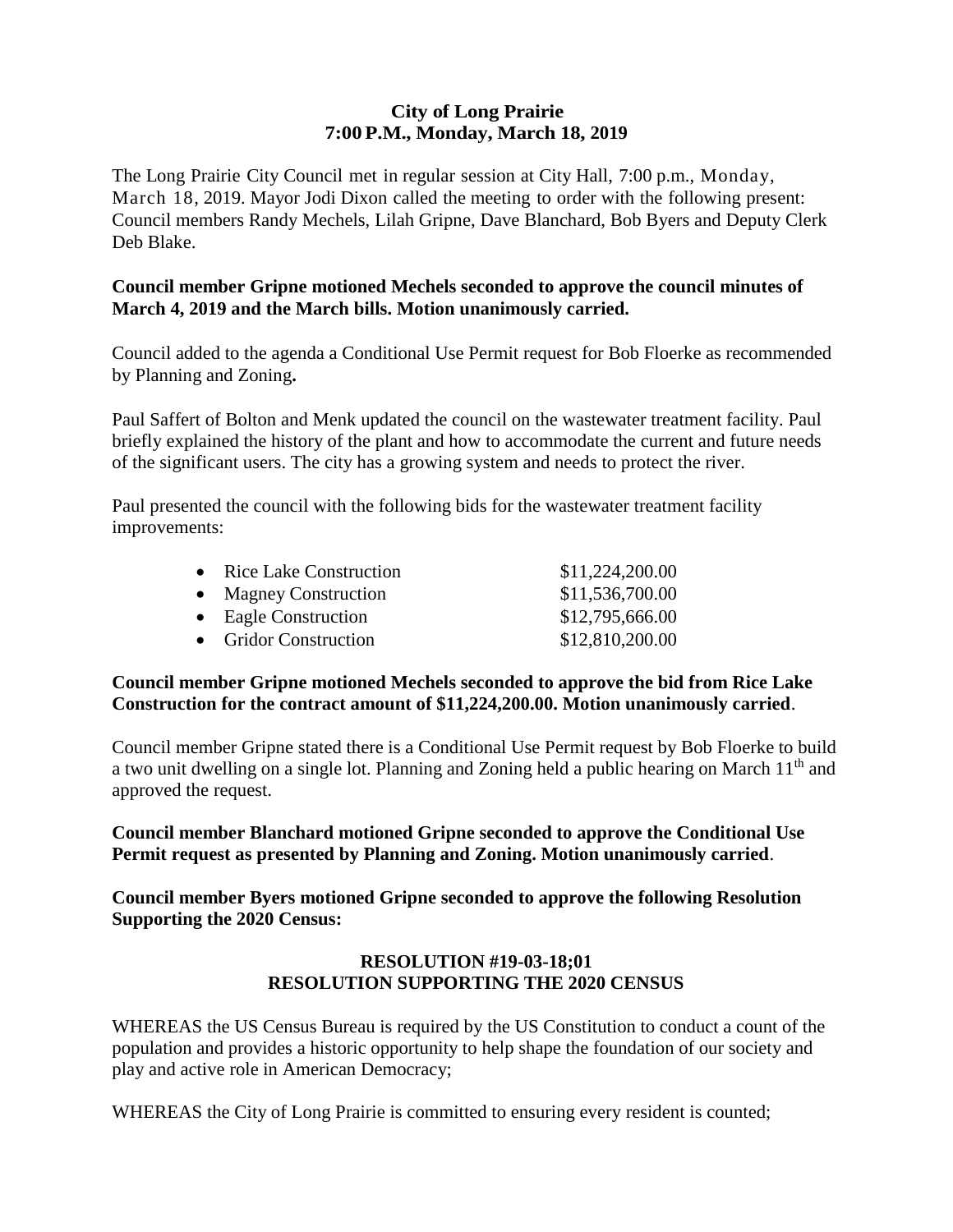WHEREAS federal and state funding is allocated to communities, and decisions are made on matters of national and local importance based, in part, on census data and housing;

WHEREAS census data helps determine how many seats each state will have in the US House of Representatives and is necessary for an accurate and fair redistricting of state legislative seats, county and city councils and voting districts;

WHEREAS information from the 2020 Census and American Community Survey are vital tools for economic development and increase employment;

WHEREAS the information collected by the census is confidential and protected by law;

WHEREAS a united voice from business, government, community-based and faith-based organizations, educator, media and others will enable the 2010 Census message to reach more of our citizens;

Now, therefore, BE IT RESOLVED that the City of Long Prairie is committed to partnering with the US Census Bureau and the State of Minnesota and will:

1. Support the goals and ideals for the 2020 Census and will disseminate 2020 Census information.

2. Encourage all City residents to participate in events and initiatives that will raise the overall awareness of the 2020 Census and increase participation.

3. Provide Census advocates to speak to City and Community organizations.

4. Support census takers as they help our City complete an accurate count.

5. Strive to achieve a complete and accurate count of all persons within our borders.

Adopted at Long Prairie, Minnesota this 18<sup>th</sup> day of March, 2019.

Deb Blake, Deputy/Clerk Jodi Dixon, Mayor

#### **Motion unanimously carried**.

Council discussed a request by Kris Genk owner of McDonald's for a designated semi-truck parking space on 3<sup>rd</sup> Avenue South. Genk feels semi-trucks can't make the turn into the lot and a designated parking space would allow them a more convenient place to park. Chief Kevin Langer stated he has been monitoring that space and it is has been open most of the week. Council member Byers stated his concern over exiting traffic from the McDonald's lot with a semi-truck blocking the view to the east.

\_\_\_\_\_\_\_\_\_\_\_\_\_\_\_\_\_\_\_\_\_\_\_\_\_\_\_\_\_\_\_\_\_\_ \_\_\_\_\_\_\_\_\_\_\_\_\_\_\_\_\_\_\_\_\_\_\_\_\_\_\_\_\_\_\_\_\_\_\_\_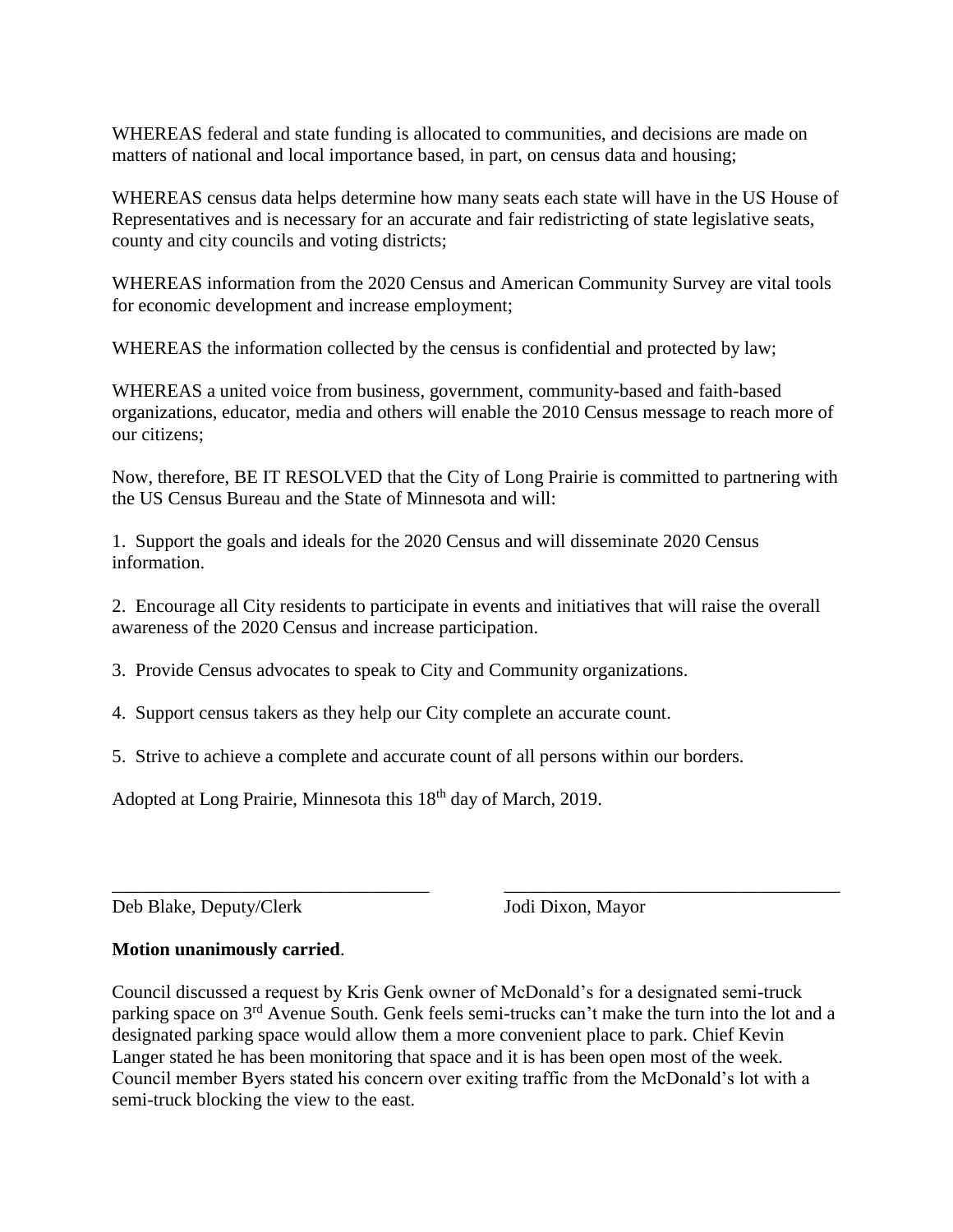## **Council member Byers motioned Mechels seconded to table making a designated parking space for semi-trucks along 3rd Avenue South. Motion unanimously carried**.

Council reviewed the following bids for replacing the outside exterior lights (wall packs) on the building**:**

Replace nine wall packs and photo eyes (security lighting on the outside of the building)

| ARC Electric         | \$4,077.17 |
|----------------------|------------|
| All Service Electric | \$2,621.00 |

# **Council member Blanchard motioned Mechels seconded to approve the bid from All Service Electric for replacing the outside exterior lights (wall packs) on the building. Motion unanimously carried**.

Council member Mechels updated the council on the interviews for the City Administrator position. Interviews are complete and the committee has a recommendation for the position. Pending acceptance and a background check, Mechels suggested a special council meeting be held on Thursday, March  $21<sup>st</sup>$  at 4:00 p.m. to discuss the position.

Public Works Director Chad Bosl stated the new blade is working well and is in good condition. We will be keeping it. The cones have been bolted down over the broken street lights and they are busy patching potholes. Bosl will have an update on the street lights at the next meeting.

Police Chief Kevin Langer stated the owner of the Hart Mall is working on fixing the building's issues with the falling bricks.

Council member Gripne questioned if the public works was aware of the ice building up on the gutters and over the door at the old city hall. Bosl stated they have been over there working on fixing the problem.

Police Chief Kevin Langer stated the Park Board had appointed Tony Towle to the Park Board pending council approval.

# **Council member Byers motioned Mechels seconded to appoint Tony Towle to the Park Board. Motion unanimously carried**.

Council member Gripne stated the Planning and Zoning Commission approved a Conditional Use Permit on March  $11<sup>th</sup>$  for 923 Meadowlark Lane. EDA meets this Thursday, March  $21<sup>st</sup>$  at 5:00 p.m.

Mayor Dixon stated the Senior Center had a fund raiser for the Food Pantry and raised over \$100 and 7 boxes of food. A Proclamation for Service Recognition Day will be held at 3:30 p.m., April 2, 2019, recognizing six individuals for their 4,220 hours of volunteering as Foster Grandparents. Mayor Dixon will be collecting items from local businesses for gift bags to give to the volunteers. Students from the ALC met with the Mayor and Department Heads for career